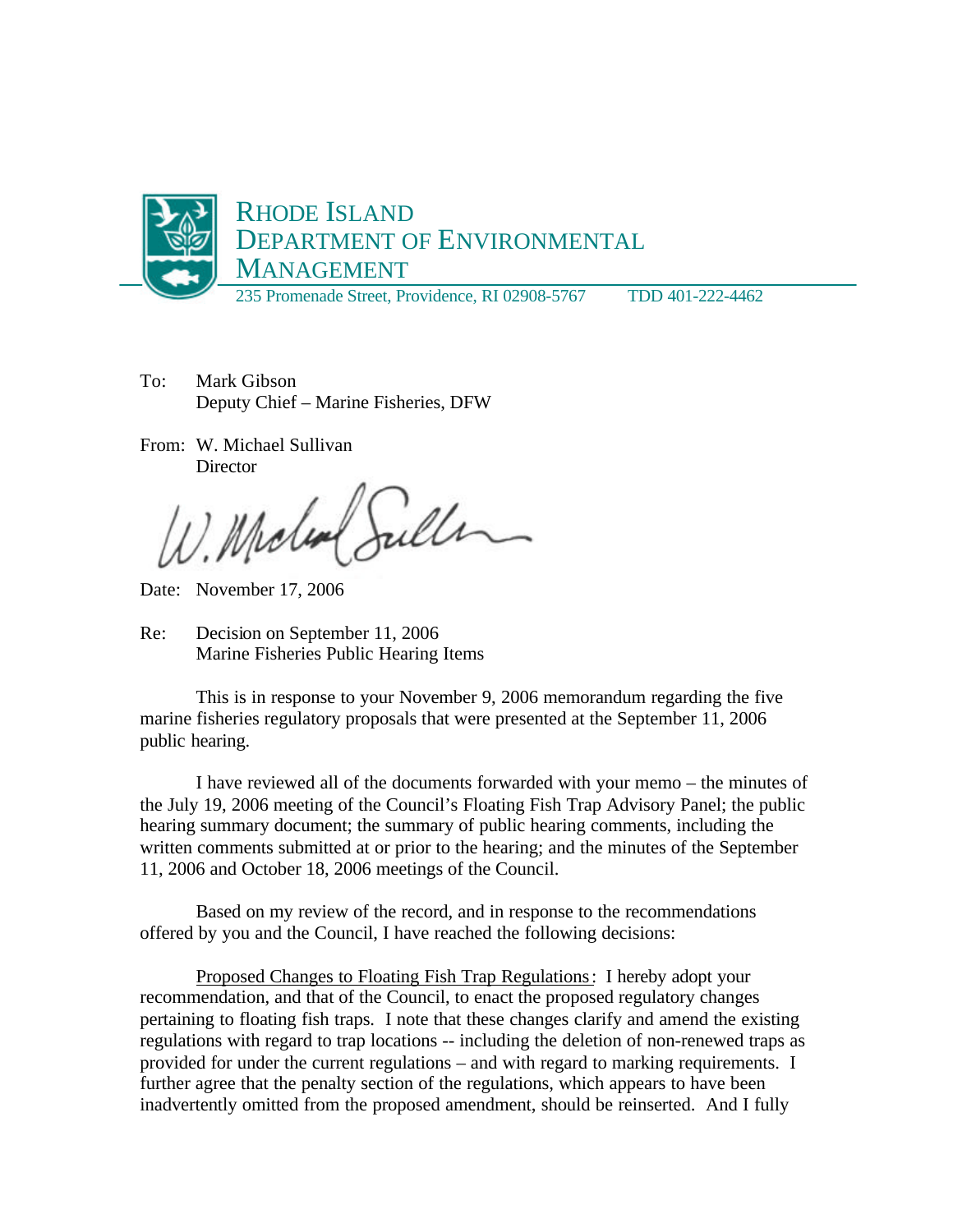support the inclusion of a fish-trap safety component into the boating safety courses administered by our Law Enforcement Division. I know that you have already contacted Chief Hall on this issue ; by copy of this memo, I will reiterate to him the importance of moving forward with that initiative.

Proposed Adoption of Safe Harbor Regulations: I hereby adopt your recommendation, and that of the Council, and, by copy of this memo, I ask our Legal Office to render the policy into regulation. Once that process is complete, I ask that it be prepared for filing with the Secretary of State.

I appreciate the Council's support for this policy, and its incorporation into regulation. I had initially pushed to get this measure in place, not because it wasn't being practiced, but because I wanted it codified and formalized, given its importance to the protection of those who routinely face the perils of the sea.

Proposed Adoption of State Monkfish Regulations: I hereby adopt your recommendation, and that of the Council, to enact monkfish regulations for state waters that complement the federal fishery management plan for monkfish. Specifically, I agree to enact a 50-pound tail limit (166-pound whole fish limit) for both commercial and recreational fishermen who do not have a federal monkfish permit. Further, I agree to establish a closure of the monkfish fishery in state waters whenever a federal closure takes place in federal waters.

In reaching my decision, I am cognizant of the potential impact these state regulations may have on legitimate state-waters fishermen who have been, and wish to continue, landing monkfish at levels exceeding the 50-pound daily limit. It remains unclear whether such legitimate fishing activity has been taking place and, if so to what extent, but I am aware of the claims. As such, I am open to the idea of exploring the further development of a state monkfish management program that accommodates the interests of those fishermen who have established a legitimate history of monkfish landings in state waters. However, any such program would need to complement the federal program, which involves several different permit categories that allow many different possession limits depending on the qualifications of each participating vessel. The federal program also includes a days-at-sea component.

Until such time as a broadened, complementary state program can be more fully evaluated, I support the imposition of a regulatory standard that prevents excess fishing mortality on a stock that is currently overfished, in the process of being rebuilt, and still well below its biomass target, which must be met by 2009 per federal law. The federal monkfish program is of major importance to (federally permitted) RI fishermen, who since May 2005 have landed over 3.5 million pounds of monkfish, valued at over \$5.7 million. While the federal management program only pertains to monkfish in federal waters, it is incumbent upon states to help ensure that monkfish, and all fishery resources, are managed consistently throughout their range. The current state waters-loophole, which allows for the unregulated harvest of monkfish in state waters, is thus unacceptable from the standpoint of sound fisheries management. Under the current federal management program, any fisherman can obtain a federal incidental catch permit, enabling them to harvest and sell up to 50 pounds of monkfish tails or 166 pounds of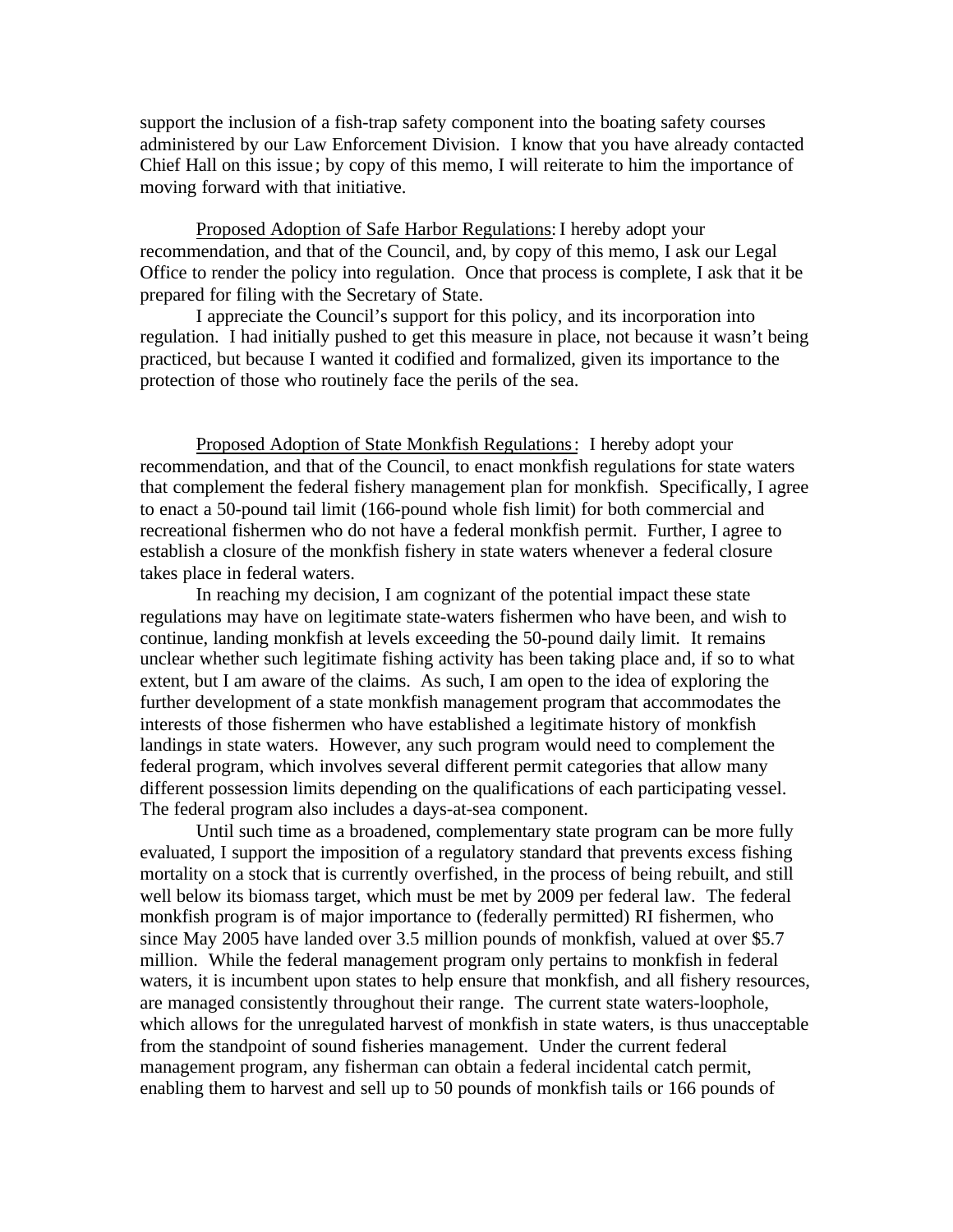whole monkfish. I support the extension of this same regulatory standard into state waters.

I note that the new state standard is actually higher than the average landings over the past 18 months in Rhode Island by non-federally permitted vessels. As reported, nonfederally permitted vessels have landed 156,315 pounds of monkfish, or an average of 37 pounds (tail weight) per vessel per trip, presumably from state waters, during this 18 month period. Thus, for the average state waters fishermen, the new regulation will have the effect of maintaining the status quo and preventing major increases in effort.

I further note that this action by Rhode Island brings our state program in line with Maine, Connecticut, and Virginia; and I anticipate that our action will help to influence other states, including Massachusetts, who are considering the adoption of complementary state waters regulations for monkfish.

While I am convinced of the need to move forward at this time with a 50-pound possession limit, I urge you and your colleagues from the other states, in coordination with the New England Council, to evaluate its impacts and determine whether there might be any viable, alternative management options that would address the interests of any unduly impacted fishermen in a manner consistent with the goals and principles of the federal plan.

Proposed Adoption of State Cod Regulations: I hereby adopt your recommendation, and that of the Council, to enact cod regulations for state waters that complement the federal fishery management plan for cod. Specifically, I agree to enact a 22-inch minimum size, a 75-pound commercial daily possession limit, and a 10-fish per person recreational daily possession limit.

My justification for enacting these regulations, consistent with your memo, follows the same basic rationale underlying my decision with regard to the monkfish regulations. Currently, RI has no commercial or recreational possession limits for cod in state waters; we also have inconsistent minimum size restrictions (19 inches commercial, 20 inches recreational), both of which fall short of the 22-inch federal standard. While there are very few legal-sized cod in RI waters and, as a result, no significant commercial or recreational fishing activity within 3 miles, the potential for such activity exists, particularly if the (primarily federal-waters) stock responds to federal management measures and recovers. As such, it makes sense to enact state regulations that complement the federal management program, thereby helping to ensure that the resource is managed as a unit throughout its range.

I note that these minimum size and daily possession limits reflect only the most basic components of the otherwise complex federal management program governing groundfish. Nonetheless, they effectively close the current state-waters loophole, which allows for the unregulated harvesting of cod (over 20 inches) in state waters.

I further note that both Massachusetts and Connecticut have consistent minimum sizes (22 inches) for both commercially and recreationally caught cod. Massachusetts has a 75-pound daily possession limit for all non-federally permitted vessels, and Connecticut cross-references the federal program for its state-waters possession limits, thus ensuring state-federal consistency. And both states have a 10-fish limit for the recreational sector. Thus, the action we're now taking brings our state cod management program in line with both of our neighboring states.